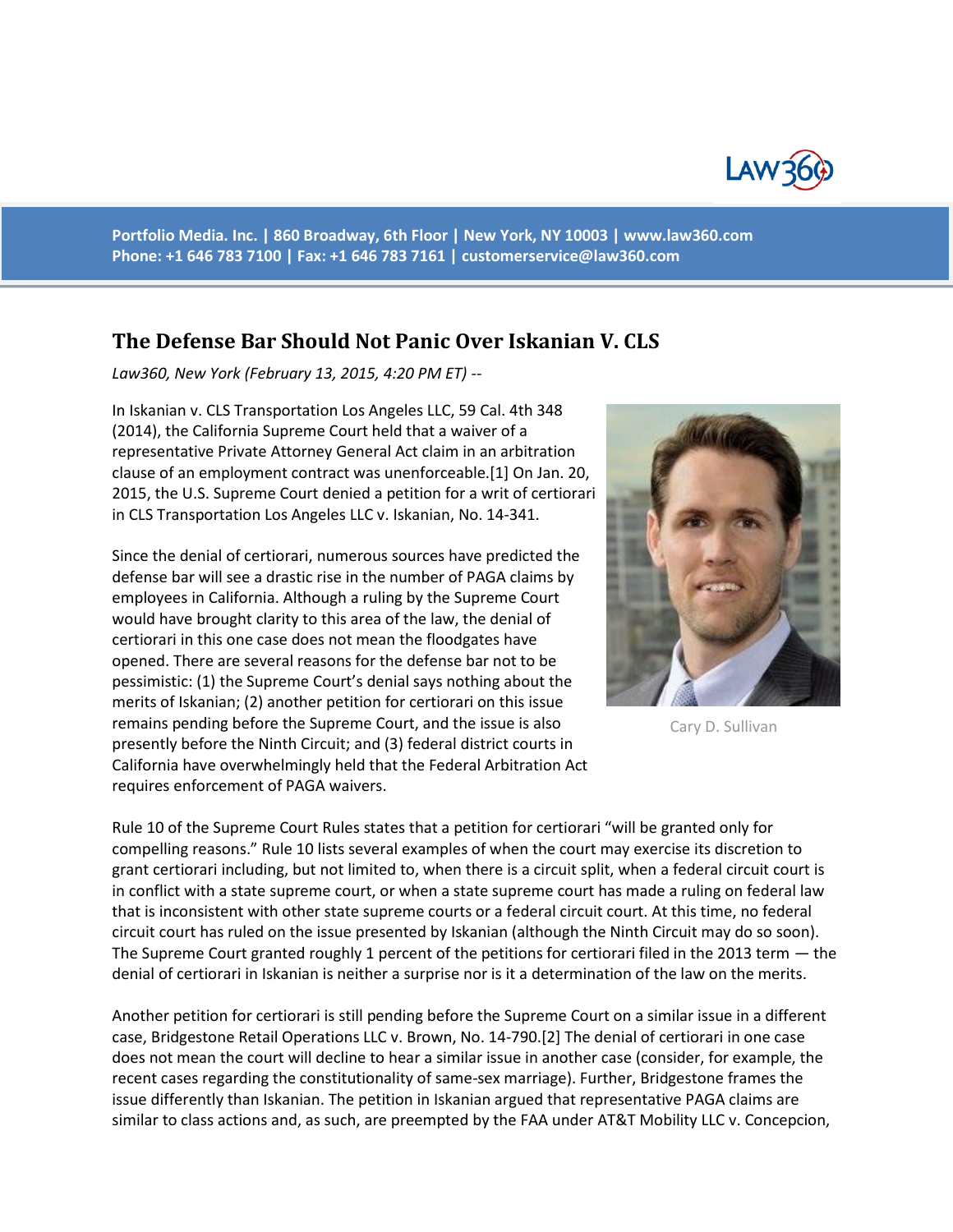131 S. Ct. 1740 (2011). The petition in Bridgestone agrees, but also focuses on the fact that the FAA applies to all statutory claims arising out of an employment relationship and does not contain an implicit exception for private plaintiffs' claims merely because state law considers them to be brought "on behalf of the state." The court could grant the petition in Bridgestone notwithstanding its denial of the Iskanian petition.

In addition, a pending appeal before the Ninth Circuit in Hopkins v. BCI Coca-Cola Bottling Company, No. 13-56126, could further solidify the issue for the lower federal courts. The district court in Hopkins ruled that the PAGA waiver in the arbitration clause at issue was valid and precluded the employee's representative PAGA claim. The court dismissed the employee's lawsuit, and the employee appealed. Briefing on the appeal was completed in November 2014, and oral argument should be scheduled soon.

Regardless of what happens in the federal appellate courts, federal district courts in California have overwhelmingly decided that the FAA requires enforcement of PAGA waivers. This was true before the Iskanian decision and, with one exception, has remained true since the Iskanian decision.

In one of the first published decisions on this issue, Quevedo v. Macy's Inc., 798 F. Supp. 2d 1122 (C.D. Cal. 2011), the court stated that "requiring arbitration agreements to allow for representative PAGA claims on behalf of other employees would be inconsistent with the FAA." Id. at 1142. The court ruled that the applicable arbitration provision barring the employee from bringing a representative PAGA claim was enforceable and any individual PAGA claims were arbitrable. Id. No less than 10 district court decisions have followed suit.

In Parvataneni v. E-Trade Financial Corp., 967 F. Supp. 2d 1298 (N.D. Cal. 2013), the court explained that "an arbitration agreement that denies a plaintiff the right to pursue a representative PAGA claim is still a valid agreement." Id. at 1305. The court ruled that the arbitration agreement was valid even though it prevented the employee from bringing a representative PAGA claim, and it noted that the employee could arbitrate his individual PAGA claims. Id.; see also Morvant v. P.F. Chang's China Bistro Inc., 870 F. Supp. 2d 831, 846 (N.D. Cal. 2012) ("The Court must enforce the parties' Arbitration Agreement even if this might prevent Plaintiffs from acting as private attorneys general."); Grabowski v. C.H. Robinson Co., 817 F. Supp. 2d 1159, 1181 (S.D. Cal. 2011) ("Plaintiff's California Private Attorney General Act claim is arbitrable[] and [] the arbitration agreement's provision barring him from bringing that claim on behalf of other employees is enforceable.").

For district court cases decided after Iskanian, see Lucero v. Sears Holdings Mgmt. Corp., No. 14-cv-1620 AJB (WVG) at \*6 (S.D. Cal. Dec. 2, 2014) ("The FAA preempts California's rule against arbitration agreements that waive an employee's right to bring representative PAGA claims."); Mill v. Kmart Corp., No. 14-cv-02749-KAW at \*7 (N.D. Cal. Nov. 26, 2014) ("In accordance with Concepcion, the FAA likewise preempts California's rule against PAGA waivers." (citing Langston v. 20/20 Cos., No. EDCV 14-1360 JGB SPx at \*7 (C.D. Cal. Oct. 17, 2014); Chico v. Hilton Worldwide Inc., No. CV 14-5750-JFW SSx at \*12 (C.D. Cal. Oct. 7, 2014); Ortiz v. Hobby Lobby Stores Inc., No. 2:13-cv-01619 at \*9 (E.D. Cal. Oct. 1, 2014))).

The denial of certiorari in Iskanian is no indicator that the Supreme Court ultimately will allow that decision to stand. The Supreme Court may grant certiorari in Bridgestone or in a similar case once the Ninth Circuit weighs in on the issue. In the meantime, federal district courts in California have almost unanimously rejected the reasoning of Iskanian and likely will continue to enforce PAGA waivers. That should provide the defense bar with reason for optimism.

—By Cary D. Sullivan and Jaclyn B. Stahl, Jones Day